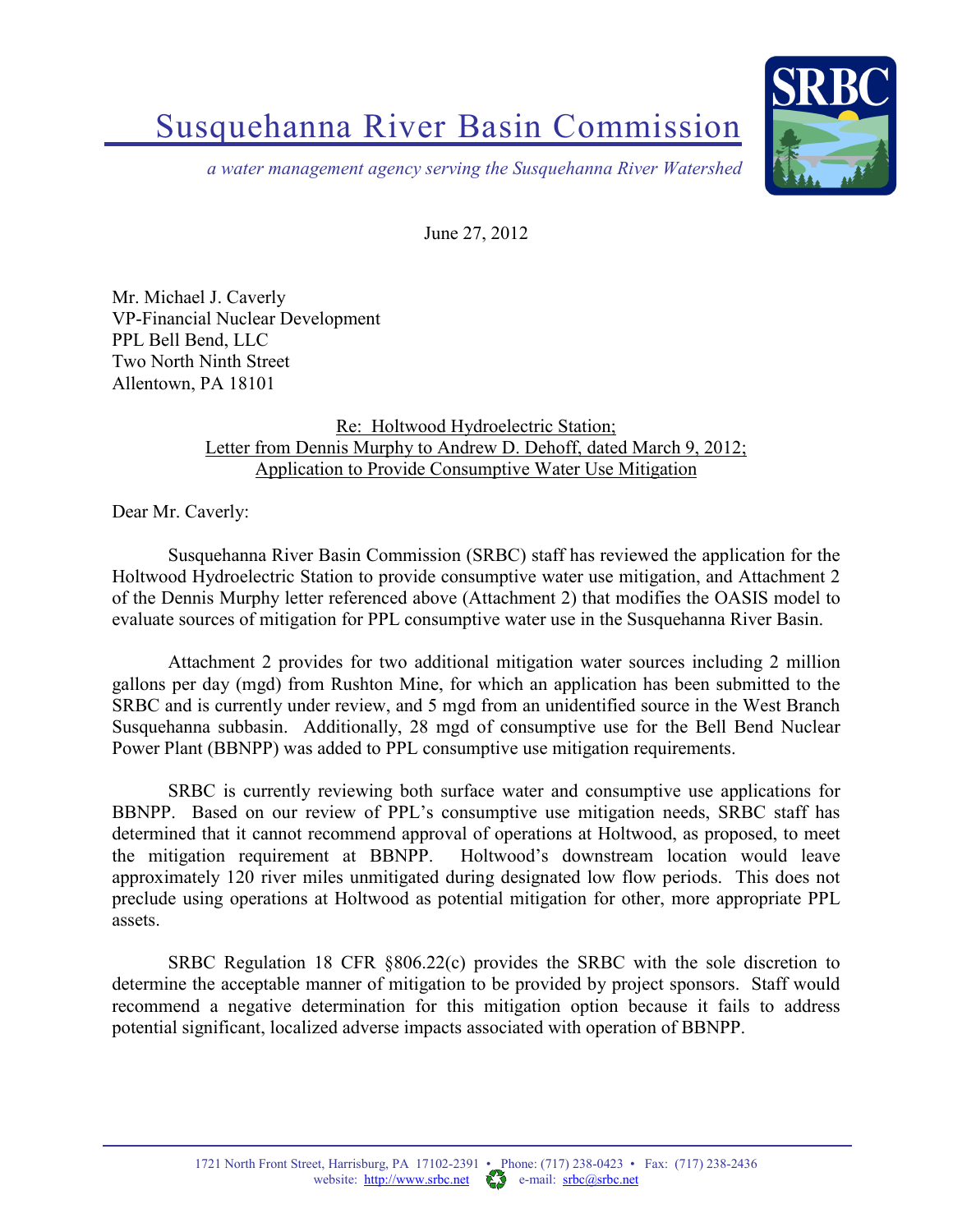As part of its consumptive water use application for BBNPP, PPL must propose (and the SRBC commissioners must approve) mitigation for its requested consumptive water use of 28 mgd. As you are aware, staff has determined that mitigation for a proposed consumptive use by a new facility of this magnitude and at this location must be in the form of flow augmentation or discontinuance of use during designated low flow periods rather than payment of the mitigation fee, so as to ensure no net reduction of flow in the river during such low flow periods.

Given that discontinuance is not viable, either from an economic or societal standpoint, staff believes flow augmentation is the appropriate mitigation option. It is the responsibility of PPL to demonstrate that a mitigation source or combination of mitigation sources meets the objective of minimizing significant adverse impacts to river flows during designated low flow periods. The most effective demonstration that adverse impacts are mitigated is to have the mitigation source(s) located upstream from BBNPP.

From the Corporate Stored Asset Plan (CSAP) approach, mitigation water located upstream of BBNPP that is designated for a specific consumptive use downstream of the confluence of the West Branch and North Branch Susquehanna River could be used for mitigation at BBNPP if: (1) PPL makes the necessary arrangements with the owner of the designated consumptive use mitigation source; (2) the proper quantity of mitigation water is available; (3) the appropriate trigger is established for release of that water for BBNPP mitigation; and (4) the quantity of mitigation water in play is replaced by another source upstream of the designated consumptive use. PPL must provide replacement consumptive use mitigation from the West Branch or some other source that is upstream of the specifically designated consumptive use in order to assure appropriate consumptive use mitigation is restored. This is consistent with our previous correspondence to you on February 16, 2012, outlining requirements for consumptive use mitigation for BBNPP.

SRBC has reviewed Attachment 2 and its description of the application of the OASIS model by PPL for consumptive use mitigation operations at the Holtwood Hydroelectric Station. Our comments are listed below:

- 1. Whitney Point and Cowanesque releases were excluded by PPL from the "base flow" scenario. By adding the flows back in subsequent scenarios, PPL is claiming credit for those flows which were previously designated for uses other than PPL consumptive assets. The invalid base flow scenario brings into question all subsequent analyses. These operations occur regardless of BBNPP operations, and must be included in the baseline run.
- 2. The model assumes that Safe Harbor will be operated as "run of river." Safe Harbor is not operated as a run of river unit during low flows. It is operated as a peaking unit. The concern is that, with no minimum releases at Safe Harbor and the large storage capacity at Safe Harbor, the inflows to Holtwood will not be sufficient to maintain the proposed operating regime. For this assumption to be valid, an agreement with Safe Harbor to operate as a run of river facility is required, or the model assessment must demonstrate that the Holtwood facility can sustain a release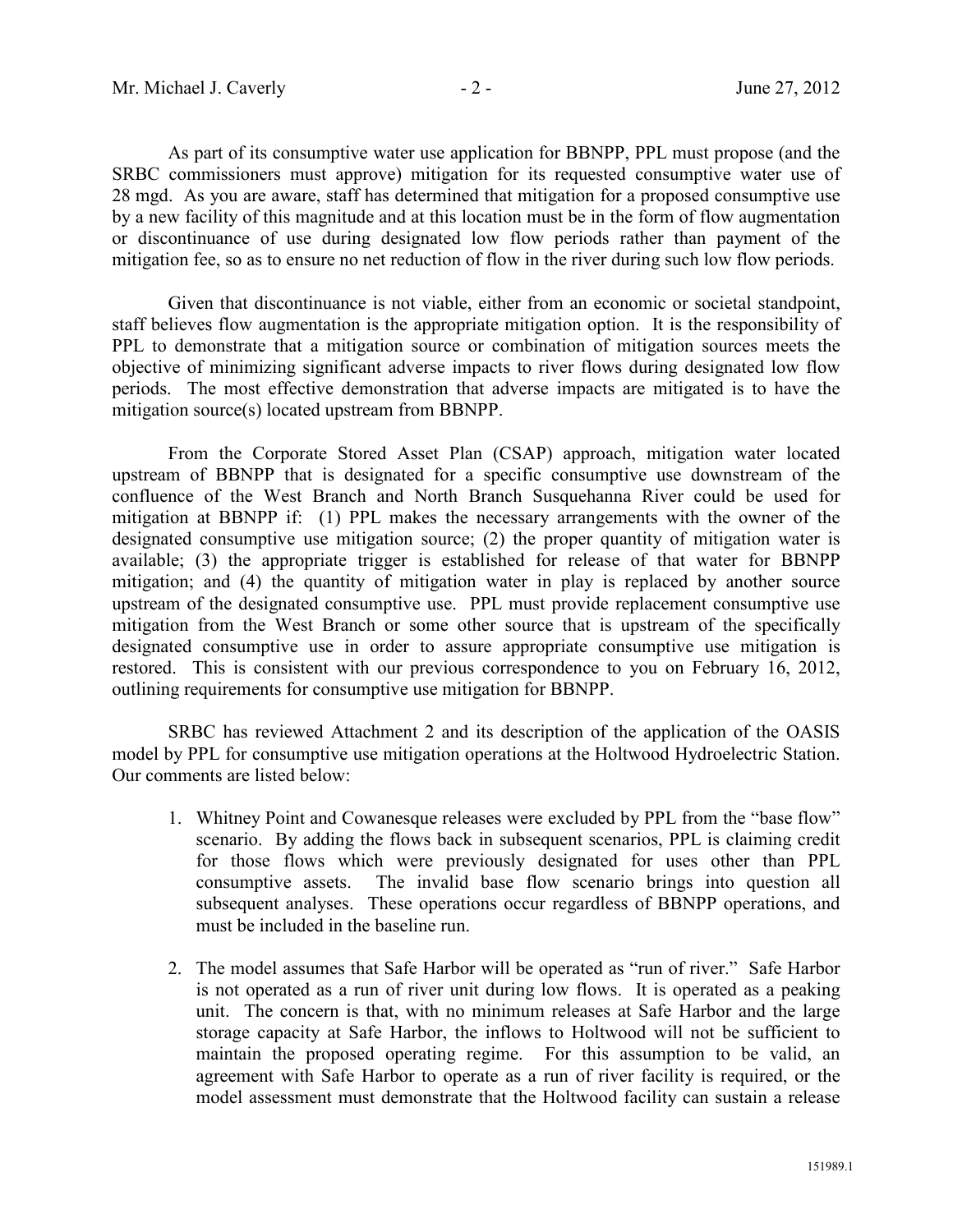absent Safe Harbor releases. If relying on leakage from Safe Harbor, PPL should attempt to validate the suggestion by SRBC staff that approximately 500 cubic feet per second (cfs) routinely leaks from Safe Harbor.

- 3. PPL has used Whitney Point and the Barnes and Tucker releases in the model as sources for mitigation for PPL assets. This is not a valid assumption because those releases are designated for other consumptive uses, many of which are located upstream of BBNPP, and occur regardless of BBNPP operations. As such, no new augmentation occurs to mitigate the new consumptive losses that would result from BBNPP operations.
- 4. Trigger flows in the model are based on flows at Harrisburg. This may be inappropriate for PPL consumptive use upstream of Harrisburg. The triggers for existing consumptive use have already been established and should be used in the OASIS model.
- 5. One of the key results of the February 2012 OASIS runs is that BBNPP consumptive use is offset by the combined flows associated with releases from Cowanesque for the Montour Steam Electric Station (SES) and Three Mile Island (TMI), and low flow augmentation from Whitney Point. As noted above, Whitney Point flows are designated for other uses and should not be attributed to BBNPP consumptive use. Mitigation releases for TMI cannot be used for BBNPP mitigation unless PPL establishes an agreement with TMI for its use, including a new and appropriate trigger for BBNPP, and proposes another acceptable source of mitigation for TMI. An upstream replacement mitigation source for Montour SES must be established for BBNPP to utilize the Cowanesque releases designated for Montour SES. (Please note, any redesignation of Cowanesque storage to any facility other than Montour SES may affect the application of Article 8, Compliance with SRBC Regulations, of the June 1986 Consumptive Use Make-up Agreement executed by PPL and SRBC.)
- 6. The model inputs by PPL include "average monthly CU" for all PPL consumptive facilities except for BBNPP. To assure the model provides appropriate protection, maximum average monthly consumptive use values should be used.
- 7. The model inputs include the "maximum simulated full load demand for each month" for BBNPP (23 mgd). The consumptive use requested in the application for BBNPP (28 mgd) should be used.
- 8. The model included an input to increase the Safe Harbor maximum operating level to EL. 228.0 feet. Absent an agreement with Safe Harbor, this may be an invalid assumption.